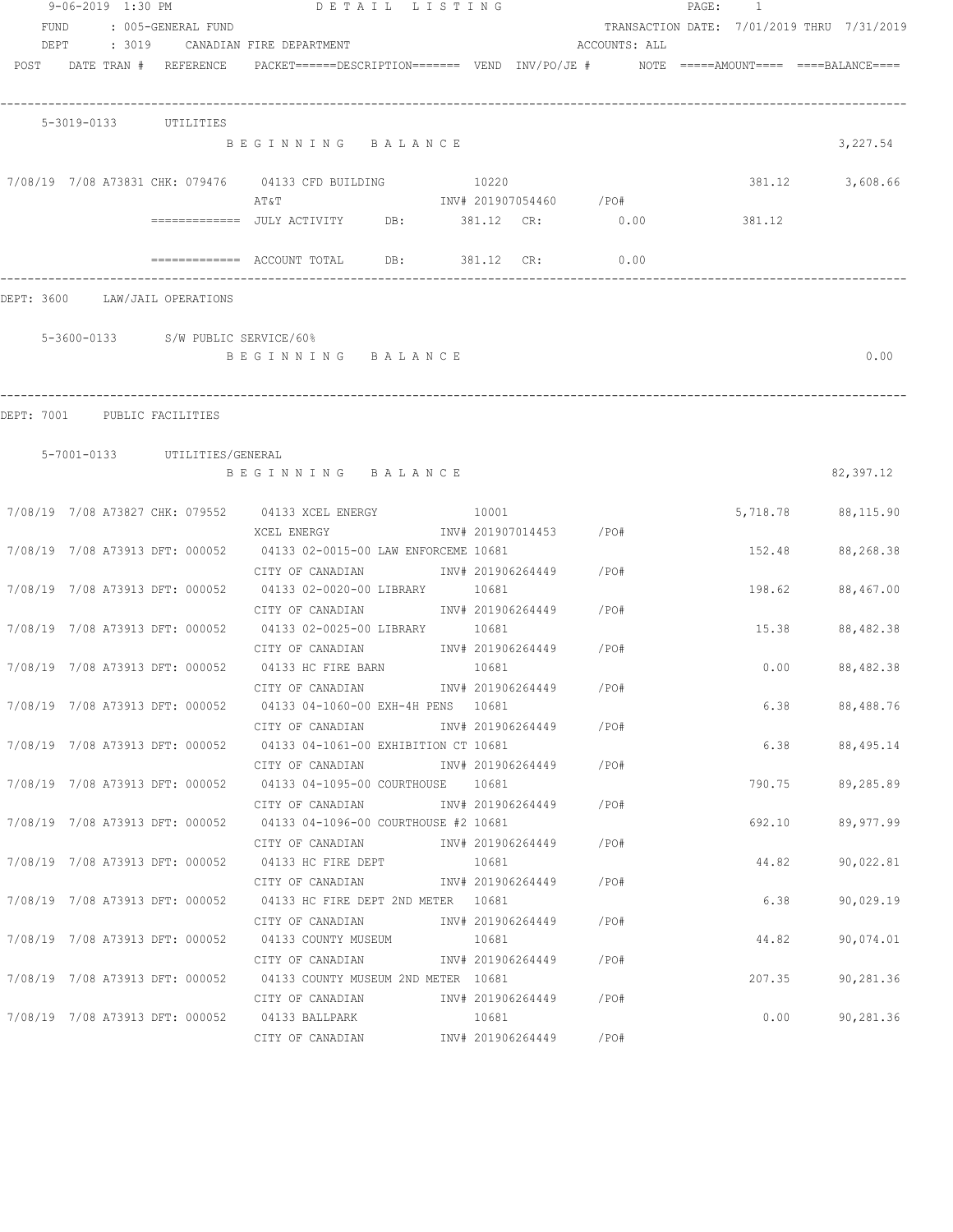|      | 9-06-2019 1:30 PM |                                  | DETAIL LISTING                                                                                                   |                         |               | 2<br>PAGE:                                 |             |
|------|-------------------|----------------------------------|------------------------------------------------------------------------------------------------------------------|-------------------------|---------------|--------------------------------------------|-------------|
| FUND |                   | : 005-GENERAL FUND               |                                                                                                                  |                         |               | TRANSACTION DATE: 7/01/2019 THRU 7/31/2019 |             |
| DEPT |                   | : 7001 PUBLIC FACILITIES         |                                                                                                                  |                         | ACCOUNTS: ALL |                                            |             |
| POST |                   | DATE TRAN # REFERENCE            | PACKET======DESCRIPTION======= VEND INV/PO/JE #    NOTE =====AMOUNT==== ====BALANCE====                          |                         |               |                                            |             |
|      |                   |                                  |                                                                                                                  |                         |               |                                            |             |
|      |                   | 7/08/19 7/08 A73945 CHK: 079522  | 04133 OTHER METERS                                                                                               | 12592                   |               | 1,572.01 91,853.37                         |             |
|      |                   |                                  | NORTH PLAINS ELECTRIC CO- INV# 201907054462                                                                      |                         | /PO#          |                                            |             |
|      |                   | 7/08/19 7/08 A73945 CHK: 079522  | 04133 GEM VOTING BOOTH                                                                                           | 12592                   |               | 113.83                                     | 91,967.20   |
|      |                   |                                  | NORTH PLAINS ELECTRIC CO- INV# 201907054462                                                                      |                         | /PO#          |                                            |             |
|      |                   | 7/08/19 7/08 A73975 CHK: 079546  | 04133 040-001-1415-01-LIBRARY 13824                                                                              |                         |               | 26.70                                      | 91,993.90   |
|      |                   |                                  | WEST TEXAS GAS, INC                                                                                              | INV# 201907054461       | /PO#          |                                            |             |
|      |                   | 7/08/19 7/08 A73975 CHK: 079546  | 04133 040-001-4000-01 EX CENTE 13824                                                                             |                         |               | 36.01                                      | 92,029.91   |
|      |                   |                                  | WEST TEXAS GAS, INC                                                                                              | INV# 201907054461       | /PO#          |                                            |             |
|      |                   | 7/08/19 7/08 A73975 CHK: 079546  | 04133 040-001-5735-02-MUSEUM 13824                                                                               |                         |               | 25.93                                      | 92,055.84   |
|      |                   |                                  | WEST TEXAS GAS, INC                                                                                              | INV# 201907054461       | /PO#          |                                            |             |
|      |                   | 7/08/19 7/08 A73975 CHK: 079546  | 04133 040-001-5815-01-BALLPARK 13824                                                                             |                         |               | 28.64                                      | 92,084.48   |
|      |                   |                                  | WEST TEXAS GAS, INC MONTH 201907054461                                                                           |                         | /PO#          |                                            |             |
|      |                   | 7/08/19 7/08 A73975 CHK: 079546  | 04133 040-001-5810-01-PAVILION 13824                                                                             |                         | /PO#          | 25.54                                      | 92,110.02   |
|      |                   |                                  | WEST TEXAS GAS, INC MONTH 201907054461<br>04133 040-001-1405-01 COURTHOU 13824                                   |                         |               |                                            |             |
|      |                   | 7/08/19 7/08 A73975 CHK: 079546  |                                                                                                                  |                         | /PO#          | 35.24                                      | 92, 145.26  |
|      |                   | 7/08/19 7/08 A73975 CHK: 079546  | WEST TEXAS GAS, INC MONTH 201907054461<br>04133 040-013-0045-00 CFD MAIN 13824                                   |                         |               | 34.06                                      |             |
|      |                   |                                  | WEST TEXAS GAS, INC MONTH 201907054461                                                                           |                         | /PO#          |                                            | 92, 179. 32 |
|      |                   |                                  | 7/08/19 7/08 A73975 CHK: 079546 04133 040-013-0045-00 CFD MAIN 13824                                             |                         |               | 152.77                                     | 92,332.09   |
|      |                   |                                  | WEST TEXAS GAS, INC MONTH 201907054461                                                                           |                         | /PO#          |                                            |             |
|      |                   |                                  | 7/08/19 7/08 A74173 VOID: 000052 04156 REVERSE VOIDED CHECK 10681                                                |                         |               | 152.48CR                                   | 92, 179.61  |
|      |                   |                                  | CITY OF CANADIAN                                                                                                 | INV# 201906264449       | /PO#          |                                            |             |
|      |                   |                                  | 7/08/19 7/08 A74173 VOID: 000052 04156 REVERSE VOIDED CHECK 10681                                                |                         |               | 198.62CR                                   | 91,980.99   |
|      |                   |                                  | CITY OF CANADIAN                                                                                                 | INV# 201906264449       | /PO#          |                                            |             |
|      |                   | 7/08/19 7/08 A74173 VOID: 000052 | 04156 REVERSE VOIDED CHECK                                                                                       | 10681                   |               | 15.38CR                                    | 91,965.61   |
|      |                   |                                  | CITY OF CANADIAN                                                                                                 | INV# 201906264449       | /PO#          |                                            |             |
|      |                   |                                  | 7/08/19 7/08 A74173 VOID: 000052 04156 REVERSE VOIDED CHECK                                                      | 10681                   |               | 0.00                                       | 91,965.61   |
|      |                   |                                  | CITY OF CANADIAN                                                                                                 | INV# 201906264449       | /PO#          |                                            |             |
|      |                   |                                  | 7/08/19 7/08 A74173 VOID: 000052 04156 REVERSE VOIDED CHECK                                                      | 10681                   |               | 6.38CR                                     | 91,959.23   |
|      |                   |                                  | CITY OF CANADIAN                                                                                                 | INV# 201906264449       | /PO#          |                                            |             |
|      |                   |                                  | 7/08/19 7/08 A74173 VOID: 000052 04156 REVERSE VOIDED CHECK 10681                                                |                         |               | 6.38CR                                     | 91,952.85   |
|      |                   |                                  | CITY OF CANADIAN                                                                                                 | INV# 201906264449       | /PO#          |                                            |             |
|      |                   |                                  | 7/08/19 7/08 A74173 VOID: 000052 04156 REVERSE VOIDED CHECK 10681                                                |                         |               | 790.75CR                                   | 91,162.10   |
|      |                   |                                  | CITY OF CANADIAN MW# 201906264449 / PO#                                                                          |                         |               |                                            |             |
|      |                   |                                  | 7/08/19 7/08 A74173 VOID: 000052 04156 REVERSE VOIDED CHECK 10681                                                |                         |               | 692.10CR                                   | 90,470.00   |
|      |                   |                                  | CITY OF CANADIAN               INV# 201906264449                                                                 |                         | / PO#         |                                            |             |
|      |                   |                                  | 7/08/19 7/08 A74173 VOID: 000052 04156 REVERSE VOIDED CHECK 10681                                                |                         |               | 44.82CR                                    | 90,425.18   |
|      |                   |                                  | CITY OF CANADIAN                                                                                                 | INV# 201906264449       | /PO#          |                                            |             |
|      |                   |                                  | 7/08/19 7/08 A74173 VOID: 000052 04156 REVERSE VOIDED CHECK 10681                                                |                         |               | 6.38CR                                     | 90,418.80   |
|      |                   |                                  | CITY OF CANADIAN                                                                                                 | INV# 201906264449 /PO#  |               |                                            |             |
|      |                   |                                  | 7/08/19 7/08 A74173 VOID: 000052 04156 REVERSE VOIDED CHECK 10681                                                |                         |               | 44.82CR                                    | 90,373.98   |
|      |                   |                                  | CITY OF CANADIAN                                                                                                 | INV# 201906264449 /PO#  |               |                                            |             |
|      |                   |                                  |                                                                                                                  | 10681                   |               | 207.35CR                                   | 90, 166.63  |
|      |                   |                                  | CITY OF CANADIAN                                                                                                 | INV# 201906264449 /PO#  |               |                                            |             |
|      |                   |                                  | 7/08/19 7/08 A74173 VOID: 000052 04156 REVERSE VOIDED CHECK 10681                                                | INV# 201906264449 / PO# |               | 0.00                                       | 90,166.63   |
|      |                   |                                  | CITY OF CANADIAN                                                                                                 |                         |               |                                            |             |
|      |                   |                                  | 7/08/19 7/08 A74176 CHK: 079559 04157 02-0015-00 LAW ENFORCEME 10681<br>CITY OF CANADIAN 1NV# 201907084467 / PO# |                         |               | 152.48                                     | 90,319.11   |
|      |                   |                                  | 7/08/19 7/08 A74176 CHK: 079559 04157 02-0020-00 LIBRARY 10681                                                   |                         |               | 198.62                                     | 90,517.73   |
|      |                   |                                  | CITY OF CANADIAN MOTHOM INV# 201907084467 / PO#                                                                  |                         |               |                                            |             |
|      |                   |                                  |                                                                                                                  |                         |               |                                            |             |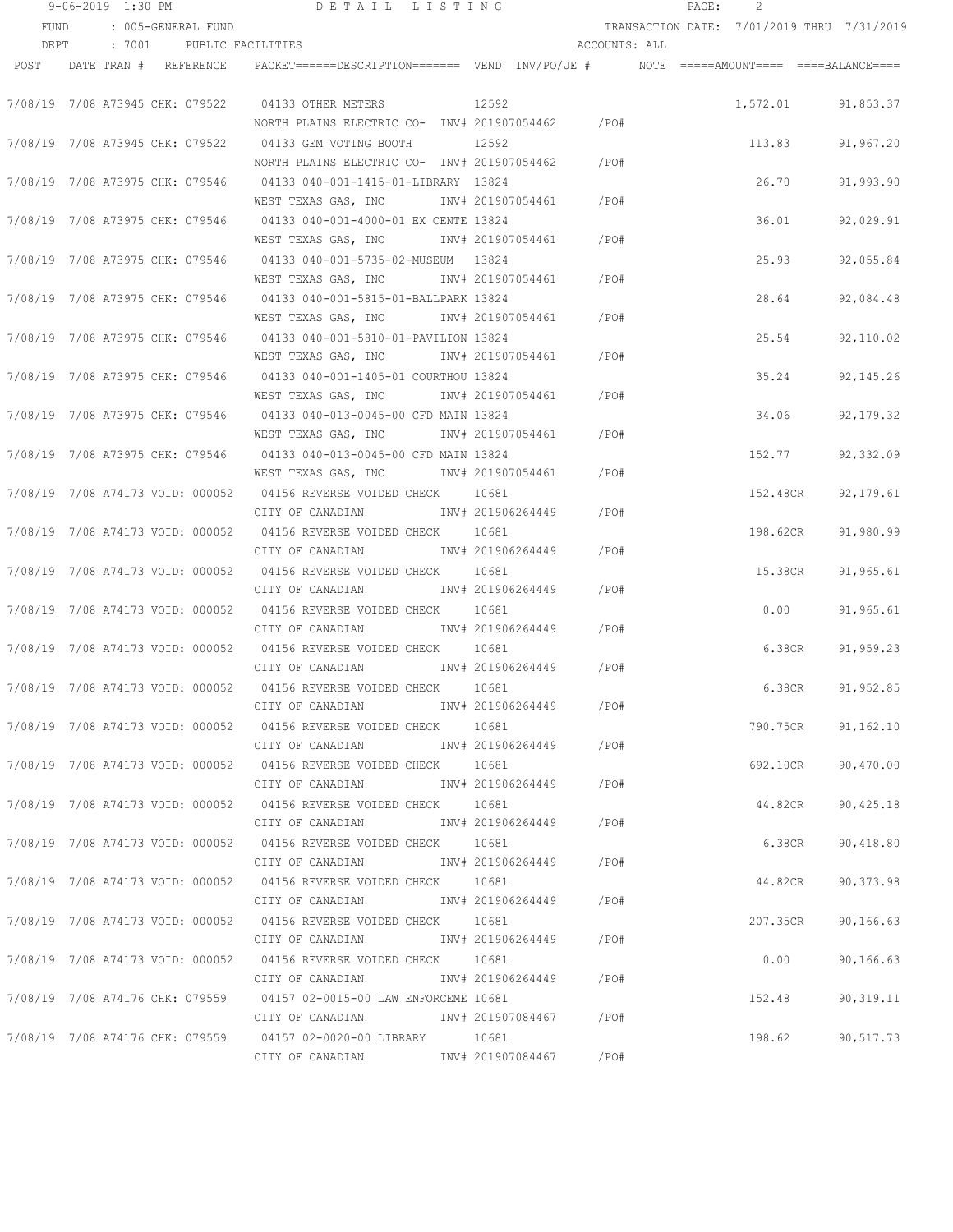|                                 | 9-06-2019 1:30 PM |          |                               |                                                                                         | DETAIL LISTING                |                                    |               | PAGE:                    | 3        |                                            |
|---------------------------------|-------------------|----------|-------------------------------|-----------------------------------------------------------------------------------------|-------------------------------|------------------------------------|---------------|--------------------------|----------|--------------------------------------------|
| FUND                            |                   |          | : 005-GENERAL FUND            |                                                                                         |                               |                                    |               |                          |          | TRANSACTION DATE: 7/01/2019 THRU 7/31/2019 |
| DEPT                            |                   | : 7001   |                               | PUBLIC FACILITIES                                                                       |                               |                                    | ACCOUNTS: ALL |                          |          |                                            |
| POST                            |                   |          | DATE TRAN # REFERENCE         | PACKET======DESCRIPTION======= VEND INV/PO/JE #    NOTE =====AMOUNT==== ====BALANCE==== |                               |                                    |               |                          |          |                                            |
|                                 |                   |          | 5-7001-0133 UTILITIES/GENERAL |                                                                                         | $\star$ ( CONTINUED ) $\star$ |                                    |               |                          |          |                                            |
|                                 |                   |          |                               |                                                                                         |                               |                                    |               |                          |          |                                            |
|                                 |                   |          |                               | 7/08/19 7/08 A74176 CHK: 079559 04157 02-0025-00 LIBRARY 10681                          |                               |                                    |               |                          | 15.38    | 90,533.11                                  |
|                                 |                   |          |                               | CITY OF CANADIAN                                                                        |                               | INV# 201907084467 /PO#             |               |                          |          |                                            |
| 7/08/19 7/08 A74176 CHK: 079559 |                   |          |                               | 04157 04-1060-00 EXH-4H PENS 10681                                                      |                               |                                    |               |                          | 6.38     | 90,539.49                                  |
|                                 |                   |          |                               | CITY OF CANADIAN                                                                        |                               | INV# 201907084467                  | /PO#          |                          |          |                                            |
| 7/08/19 7/08 A74176 CHK: 079559 |                   |          |                               | 04157 04-1061-00 EXHIBITION CT 10681                                                    |                               |                                    |               |                          | 6.38     | 90,545.87                                  |
|                                 |                   |          |                               | CITY OF CANADIAN                                                                        |                               | INV# 201907084467                  | /PO#          |                          |          |                                            |
| 7/08/19 7/08 A74176 CHK: 079559 |                   |          |                               | 04157  04-1095-00  COURTHOUSE                                                           |                               | 10681                              |               |                          | 790.75   | 91,336.62                                  |
|                                 |                   |          |                               | CITY OF CANADIAN                                                                        |                               | INV# 201907084467                  | /P0#          |                          |          |                                            |
| 7/08/19 7/08 A74176 CHK: 079559 |                   |          |                               | 04157 04-1096-00 COURTHOUSE #2 10681                                                    |                               |                                    |               |                          | 692.10   | 92,028.72                                  |
|                                 |                   |          |                               | CITY OF CANADIAN                                                                        |                               | INV# 201907084467                  | /P0#          |                          |          |                                            |
| 7/08/19 7/08 A74176 CHK: 079559 |                   |          |                               | 04157 HC FIRE DEPT                                                                      |                               | 10681                              |               |                          | 44.82    | 92,073.54                                  |
|                                 |                   |          |                               | CITY OF CANADIAN                                                                        |                               | INV# 201907084467                  | /PO#          |                          |          |                                            |
| 7/08/19 7/08 A74176 CHK: 079559 |                   |          |                               | 04157 HC FIRE DEPT 2ND METER 10681                                                      |                               |                                    |               |                          | 6.38     | 92,079.92                                  |
|                                 |                   |          |                               | CITY OF CANADIAN                                                                        |                               | INV# 201907084467                  | /PO#          |                          | 44.82    |                                            |
| 7/08/19 7/08 A74176 CHK: 079559 |                   |          |                               | 04157 COUNTY MUSEUM<br>CITY OF CANADIAN                                                 |                               | 10681<br>INV# 201907084467         | /PO#          |                          |          | 92,124.74                                  |
|                                 |                   |          |                               | 7/08/19 7/08 A74176 CHK: 079559 04157 COUNTY MUSEUM 2ND METER 10681                     |                               |                                    |               |                          | 207.35   | 92,332.09                                  |
|                                 |                   |          |                               | CITY OF CANADIAN                                                                        |                               | INV# 201907084467                  | /PO#          |                          |          |                                            |
|                                 |                   |          |                               | 7/08/19 7/08 A74176 CHK: 079559 04157 PCT 1 BARN                                        |                               | 10681                              |               |                          | 3.19     | 92, 335.28                                 |
|                                 |                   |          |                               | CITY OF CANADIAN                                                                        |                               | INV# 201907084467                  | $/$ PO#       |                          |          |                                            |
|                                 |                   |          |                               |                                                                                         |                               | 12,103.62 CR:                      |               | 2,165.46CR               | 9,938.16 |                                            |
|                                 |                   |          |                               |                                                                                         |                               |                                    |               |                          |          |                                            |
|                                 |                   |          |                               | ========= ACCOUNT TOTAL DB:                                                             |                               | 12,103.62 CR:                      | 2,165.46CR    |                          |          |                                            |
|                                 |                   |          |                               |                                                                                         |                               |                                    |               |                          |          |                                            |
| DEPT: 7016                      |                   | CEMETERY |                               |                                                                                         |                               |                                    |               |                          |          |                                            |
|                                 | 5-7016-0133       |          | UTILITIES                     |                                                                                         |                               |                                    |               |                          |          |                                            |
|                                 |                   |          |                               | BEGINNING BALANCE                                                                       |                               |                                    |               |                          |          | 23.95                                      |
|                                 |                   |          |                               |                                                                                         |                               |                                    |               |                          |          |                                            |
|                                 |                   |          |                               |                                                                                         |                               |                                    |               |                          |          |                                            |
| *-*-*-*-*-*-*-*-*-*-*-*-*-*-    |                   |          |                               | 000 ERRORS IN THIS REPORT!                                                              |                               | *-*-*-*-*-*-*-*-*-*-*-*-*-*-*      |               |                          |          |                                            |
|                                 |                   |          |                               |                                                                                         |                               |                                    |               |                          |          |                                            |
|                                 |                   |          |                               |                                                                                         |                               | ** REPORT TOTALS ** --- DEBITS --- |               | --- CREDITS ---          |          |                                            |
|                                 |                   |          |                               | BEGINNING BALANCES:                                                                     |                               | 85,648.61                          |               | 0.00                     |          |                                            |
|                                 |                   |          |                               | REPORTED ACTIVITY:<br>ENDING BALANCES:                                                  |                               | 12,484.74<br>98,133.35             |               | 2,165.46CR<br>2,165.46CR |          |                                            |
|                                 |                   |          |                               |                                                                                         |                               | 95,967.89                          |               |                          |          |                                            |
|                                 |                   |          |                               | TOTAL FUND ENDING BALANCE:                                                              |                               |                                    |               |                          |          |                                            |
| FUND: 010-AIRPORT               |                   |          |                               |                                                                                         |                               |                                    |               |                          |          |                                            |
| DEPT: 7010                      |                   | AIRPORT  |                               |                                                                                         |                               |                                    |               |                          |          |                                            |
|                                 |                   |          |                               |                                                                                         |                               |                                    |               |                          |          |                                            |
|                                 |                   |          | 5-7010-0133 UTILITIES         |                                                                                         |                               |                                    |               |                          |          |                                            |
|                                 |                   |          |                               | BEGINNING BALANCE                                                                       |                               |                                    |               |                          |          | 5,499.74                                   |
| 7/08/19 7/08 A74035 CHK: 001534 |                   |          |                               | 04134 AT&T                                                                              |                               | 10220                              |               |                          | 193.49   | 5,693.23                                   |
|                                 |                   |          |                               | AT&T                                                                                    |                               | INV# 201907054464                  | /PO#          |                          |          |                                            |
|                                 |                   |          |                               |                                                                                         |                               |                                    |               |                          |          |                                            |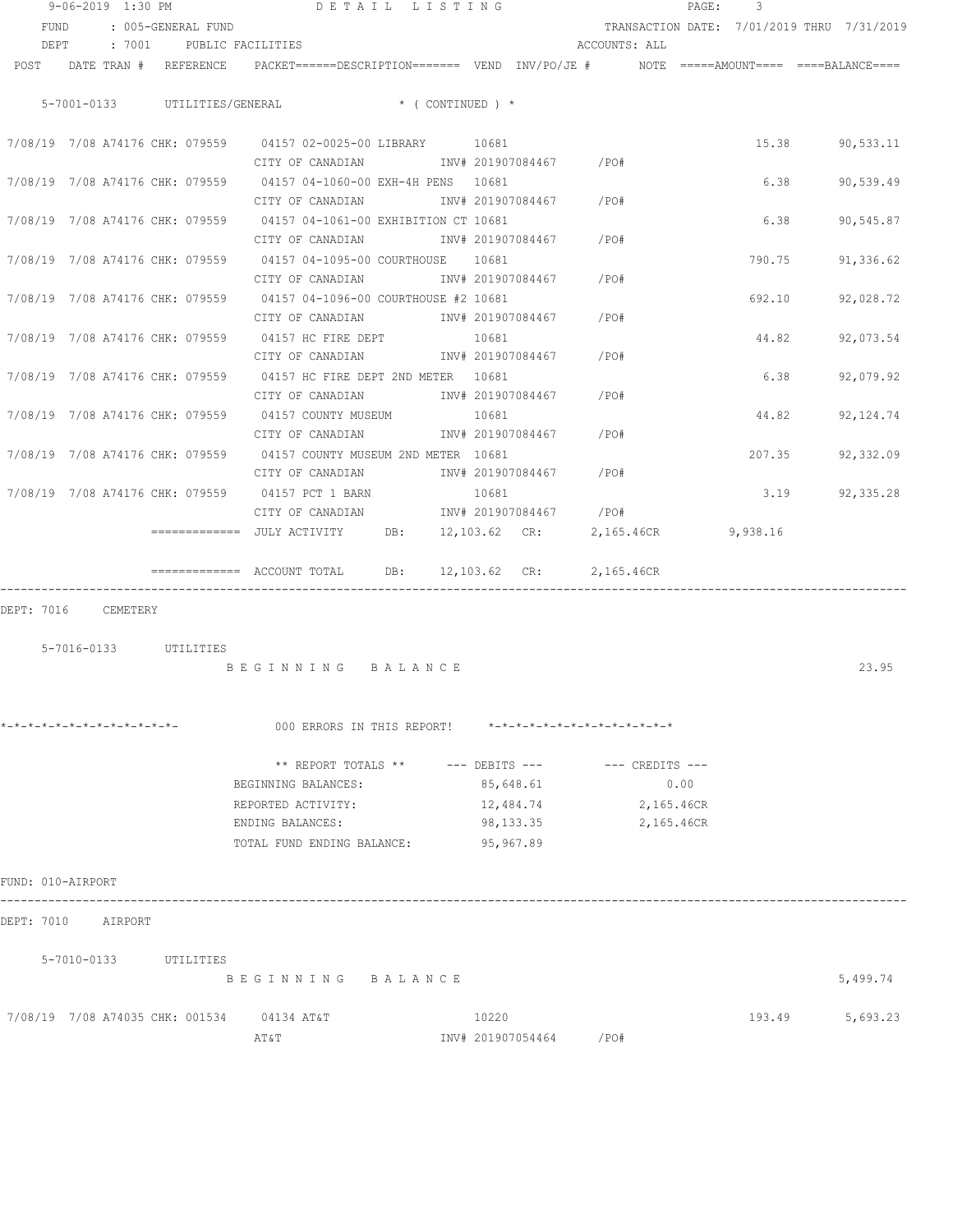|                                  | 9-06-2019 1:30 PM |                             |                                                                                                    | DETAIL LISTING |            |                   |                         |        | PAGE: | 4                                          |          |
|----------------------------------|-------------------|-----------------------------|----------------------------------------------------------------------------------------------------|----------------|------------|-------------------|-------------------------|--------|-------|--------------------------------------------|----------|
| FUND                             | : 010-AIRPORT     |                             |                                                                                                    |                |            |                   |                         |        |       | TRANSACTION DATE: 7/01/2019 THRU 7/31/2019 |          |
|                                  |                   | DEPT : 7010 AIRPORT         |                                                                                                    |                |            |                   | ACCOUNTS: ALL           |        |       |                                            |          |
| POST                             |                   | DATE TRAN # REFERENCE       | PACKET======DESCRIPTION========  VEND  INV/PO/JE #          NOTE  =====AMOUNT====  ====BALANCE==== |                |            |                   |                         |        |       |                                            |          |
|                                  |                   |                             |                                                                                                    |                |            |                   |                         |        |       |                                            |          |
|                                  |                   |                             | 7/08/19 7/08 A74051 CHK: 001539 04134 NORTH PLAINS ELECTRIC CO 12592                               |                |            |                   |                         |        |       | 421.55 6,114.78                            |          |
|                                  |                   |                             | NORTH PLAINS ELECTRIC CO- INV# 201907054463 / PO#                                                  |                |            |                   |                         |        |       |                                            |          |
|                                  |                   |                             | 7/08/19  7/08  A74055  CHK: 001552  04134  AIRPORT INTERNET                                        |                | 14505      |                   |                         |        |       | 110.08                                     | 6,224.86 |
|                                  |                   |                             | TRANSWORLD NETWORK, CORP INV# 14632940-0313 /PO#                                                   |                |            |                   |                         |        |       |                                            |          |
|                                  |                   |                             | 7/29/19  7/29  A74245  CHK: 001547  04167  INTERNET, AIRPORT                                       |                | 14505      |                   |                         |        |       | 110.08                                     | 6,334.94 |
|                                  |                   |                             | TRANSWORLD NETWORK, CORP INV# 14653174-0311 / PO#                                                  |                |            |                   |                         |        |       |                                            |          |
|                                  |                   |                             |                                                                                                    |                |            | 835.20 CR:        | 0.00                    |        |       | 835.20                                     |          |
|                                  |                   |                             |                                                                                                    |                |            |                   | 0.00                    |        |       |                                            |          |
|                                  |                   |                             | 000 ERRORS IN THIS REPORT! *-*-*-*-*-*-*-*-*-*-*-*-*-*-                                            |                |            |                   |                         |        |       |                                            |          |
|                                  |                   |                             | ** REPORT TOTALS ** --- DEBITS --- -- -- CREDITS ---                                               |                |            |                   |                         |        |       |                                            |          |
|                                  |                   |                             | BEGINNING BALANCES:                                                                                |                |            | 5,499.74          |                         | 0.00   |       |                                            |          |
|                                  |                   |                             | REPORTED ACTIVITY:                                                                                 |                |            | 835.20            |                         | 0.00   |       |                                            |          |
|                                  |                   |                             | ENDING BALANCES:                                                                                   |                |            | 6,334.94          |                         | 0.00   |       |                                            |          |
|                                  |                   |                             | TOTAL FUND ENDING BALANCE:                                                                         |                | 6,334.94   |                   |                         |        |       |                                            |          |
|                                  |                   |                             |                                                                                                    |                |            |                   |                         |        |       |                                            |          |
| FUND: 011-ROAD & BRIDGE PCT 1    |                   |                             |                                                                                                    |                |            |                   |                         |        |       |                                            |          |
| DEPT: 4011 ROAD & BRIDGE 1       |                   |                             |                                                                                                    |                |            |                   |                         |        |       |                                            |          |
|                                  |                   | 5-4011-0133 UTILITIES/PCT 1 |                                                                                                    |                |            |                   |                         |        |       |                                            |          |
|                                  |                   |                             | BEGINNING BALANCE                                                                                  |                |            |                   |                         |        |       |                                            | 2,338.70 |
|                                  |                   |                             |                                                                                                    |                |            |                   |                         |        |       |                                            |          |
|                                  |                   |                             | 7/08/19 7/08 A73913 DFT: 000052 04133 PCT 1 BARN                                                   | 10681          |            |                   |                         |        |       | 3.19                                       | 2,341.89 |
|                                  |                   |                             | CITY OF CANADIAN                                                                                   |                |            |                   | INV# 201906264449 / PO# |        |       |                                            |          |
|                                  |                   |                             | 7/08/19 7/08 A73945 CHK: 079522 04133 PCT 1                                                        |                | 12592      |                   |                         |        |       | 119.58                                     | 2,461.47 |
|                                  |                   |                             | NORTH PLAINS ELECTRIC CO- INV# 201907054462 / PO#                                                  |                |            |                   |                         |        |       |                                            |          |
|                                  |                   |                             | 7/08/19 7/08 A73975 CHK: 079546 04133 040-001-3995-01-PCT 1 BA 13824                               |                |            |                   |                         |        |       | 25.54                                      | 2,487.01 |
|                                  |                   |                             | WEST TEXAS GAS, INC MONTH 201907054461                                                             |                |            |                   | /PO#                    |        |       |                                            |          |
| 7/08/19 7/08 A74173 VOID: 000052 |                   |                             | 04156 REVERSE VOIDED CHECK                                                                         |                | 10681      |                   |                         |        |       | 3.19CR                                     | 2,483.82 |
|                                  |                   |                             | CITY OF CANADIAN                                                                                   |                |            | INV# 201906264449 | /PO#                    |        |       |                                            |          |
| 7/31/19 7/31 A74458 CHK: 079655  |                   |                             | 04194 PCT 1 INTERNET                                                                               |                | 14790      |                   |                         |        |       | 76.03                                      | 2,559.85 |
|                                  |                   |                             |                                                                                                    |                |            | INV# 201907314504 | /PO#                    |        |       |                                            |          |
|                                  |                   |                             | AT&T INTERNET<br>============  JULY ACTIVITY                                                       | DB:            | 224.34 CR: |                   |                         | 3.19CR |       | 221.15                                     |          |
|                                  |                   |                             |                                                                                                    |                |            |                   |                         |        |       |                                            |          |
|                                  |                   |                             | $=$ ============ ACCOUNT TOTAL                                                                     | DB:            | 224.34 CR: |                   |                         | 3.19CR |       |                                            |          |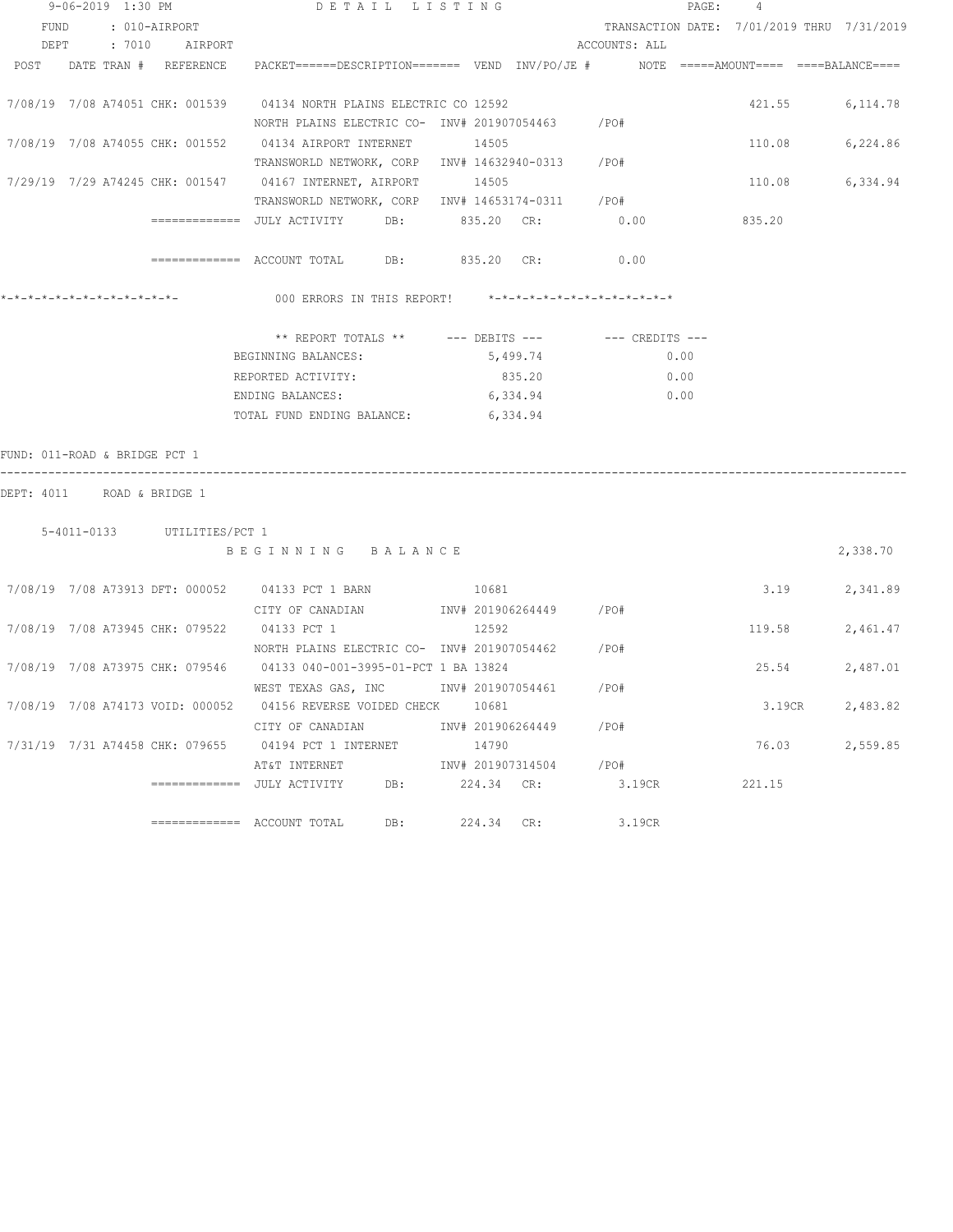|  | 9-06-2019 1:30 PM             |                                | DETAIL LISTING                              |                                                                                                                 |               |        | PAGE: 5 |                                            |
|--|-------------------------------|--------------------------------|---------------------------------------------|-----------------------------------------------------------------------------------------------------------------|---------------|--------|---------|--------------------------------------------|
|  |                               | FUND : 011-ROAD & BRIDGE PCT 1 |                                             |                                                                                                                 |               |        |         | TRANSACTION DATE: 7/01/2019 THRU 7/31/2019 |
|  |                               | DEPT : 4011 ROAD & BRIDGE 1    |                                             |                                                                                                                 | ACCOUNTS: ALL |        |         |                                            |
|  |                               |                                |                                             | POST DATE TRAN # REFERENCE PACKET======DESCRIPTION======= VEND INV/PO/JE # NOTE =====AMOUNT==== ====BALANCE==== |               |        |         |                                            |
|  |                               |                                |                                             | 000 ERRORS IN THIS REPORT! *-*-*-*-*-*-*-*-*-*-*-*-*-*-                                                         |               |        |         |                                            |
|  |                               |                                |                                             |                                                                                                                 |               |        |         |                                            |
|  |                               |                                |                                             | ** REPORT TOTALS ** --- DEBITS --- -- -- CREDITS ---                                                            |               |        |         |                                            |
|  |                               |                                | BEGINNING BALANCES:                         | 2,338.70                                                                                                        |               | 0.00   |         |                                            |
|  |                               |                                | REPORTED ACTIVITY:                          | 224.34                                                                                                          |               | 3.19CR |         |                                            |
|  |                               |                                | ENDING BALANCES:                            | 2,563.04                                                                                                        | 3.19CR        |        |         |                                            |
|  |                               |                                | TOTAL FUND ENDING BALANCE: 2,559.85         |                                                                                                                 |               |        |         |                                            |
|  | FUND: 012-ROAD & BRIDGE PCT 2 |                                |                                             |                                                                                                                 |               |        |         |                                            |
|  |                               | DEPT: 4012 ROAD & BRIDGE 2     |                                             |                                                                                                                 |               |        |         |                                            |
|  |                               | 5-4012-0133 UTILITIES/PCT 2    |                                             |                                                                                                                 |               |        |         |                                            |
|  |                               |                                | BEGINNING BALANCE                           |                                                                                                                 |               |        |         | 1,024.71                                   |
|  |                               |                                | 7/08/19 7/08 A73945 CHK: 079522 04133 PCT 2 | 12592                                                                                                           |               |        |         | 83.53 1,108.24                             |
|  |                               |                                |                                             | NORTH PLAINS ELECTRIC CO- INV# 201907054462 / PO#                                                               |               |        |         |                                            |
|  |                               |                                |                                             | =============    JULY  ACTIVITY         DB:                83.53     CR:                     0.00               |               |        | 83.53   |                                            |
|  |                               |                                | ============= ACCOUNT TOTAL DB: 83.53 CR:   |                                                                                                                 | 0.00          |        |         |                                            |
|  |                               |                                |                                             | 000 ERRORS IN THIS REPORT! *-*-*-*-*-*-*-*-*-*-*-*-*-*-                                                         |               |        |         |                                            |
|  |                               |                                |                                             |                                                                                                                 |               |        |         |                                            |
|  |                               |                                | BEGINNING BALANCES:                         | 1,024.71                                                                                                        |               | 0.00   |         |                                            |
|  |                               |                                | REPORTED ACTIVITY:                          | 83.53                                                                                                           |               | 0.00   |         |                                            |
|  |                               |                                | ENDING BALANCES:                            | 1,108.24                                                                                                        |               | 0.00   |         |                                            |
|  |                               |                                | TOTAL FUND ENDING BALANCE: 1, 108.24        |                                                                                                                 |               |        |         |                                            |
|  | FUND: 013-ROAD & BRIDGE PCT 3 |                                |                                             |                                                                                                                 |               |        |         |                                            |
|  |                               | DEPT: 4013 ROAD & BRIDGE 3     |                                             |                                                                                                                 |               |        |         |                                            |
|  |                               | 5-4013-0133 UTILITIES/PCT 3    |                                             |                                                                                                                 |               |        |         |                                            |
|  |                               |                                | BEGINNING BALANCE                           |                                                                                                                 |               |        |         | 1,201.95                                   |
|  |                               |                                | 7/08/19 7/08 A73945 CHK: 079522 04133 PCT 3 | 12592                                                                                                           |               |        |         | 103.49 1,305.44                            |
|  |                               |                                |                                             | NORTH PLAINS ELECTRIC CO- INV# 201907054462 / PO#                                                               |               |        |         |                                            |
|  |                               |                                |                                             |                                                                                                                 | 0.00          |        | 103.49  |                                            |
|  |                               |                                |                                             | 103.49 CR:                                                                                                      | 0.00          |        |         |                                            |